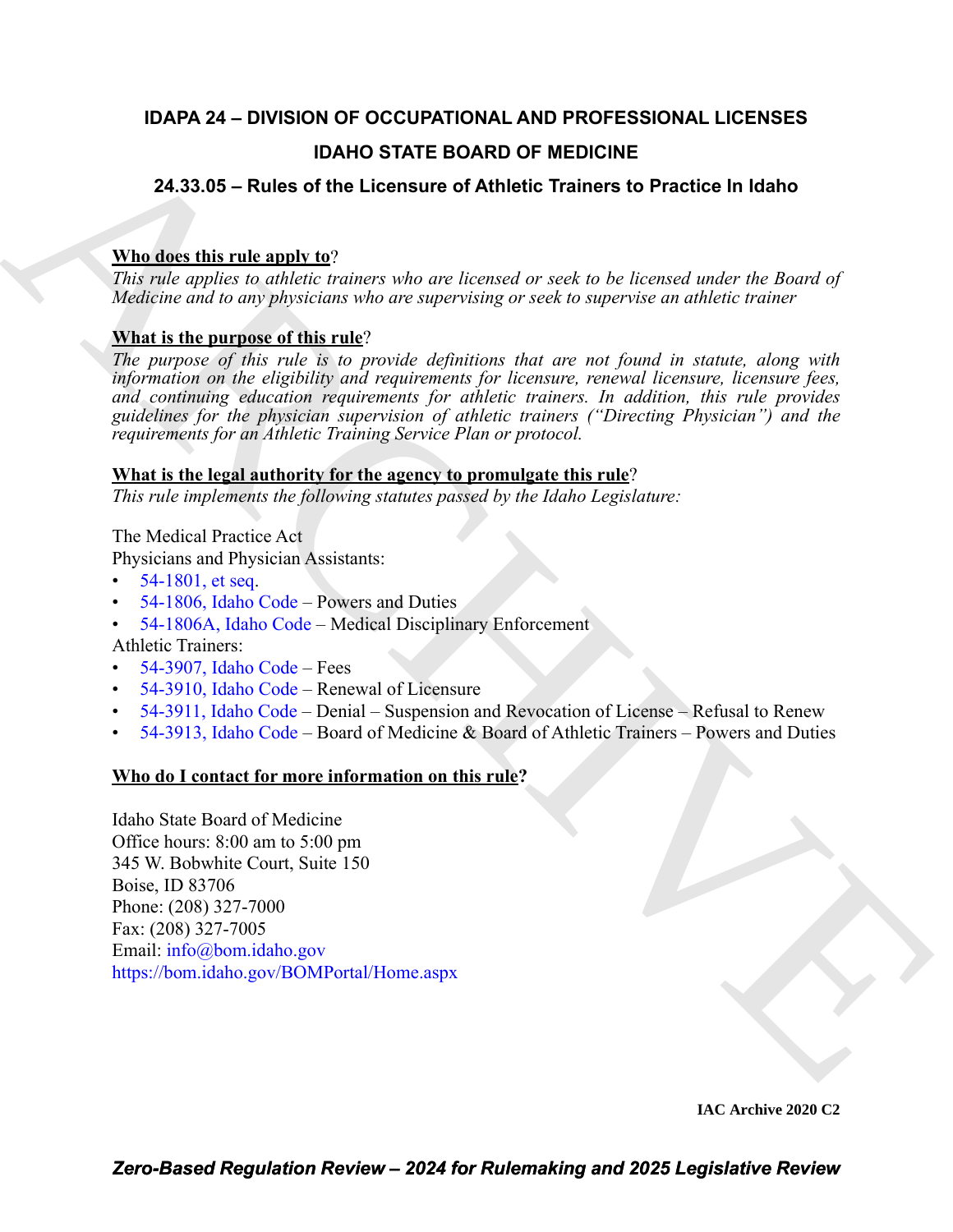# **Table of Contents**

# 24.33.05 – Rules for the Licensure of Athletic Trainers to Practice in Idaho 052. Denial Or Refusal To Renew Licensure Or Suspension Or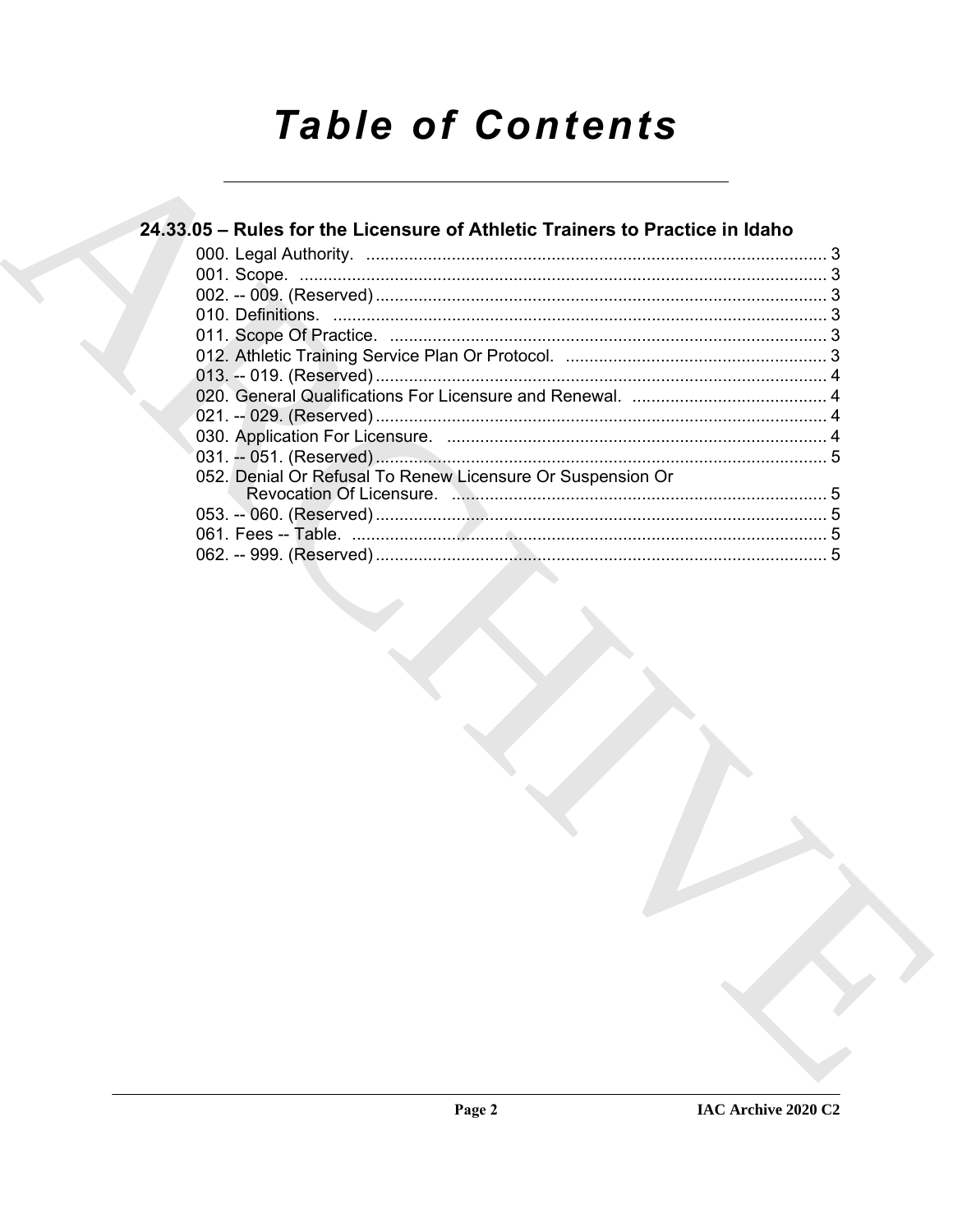### <span id="page-2-15"></span><span id="page-2-0"></span>**24.33.05 – RULES FOR THE LICENSURE OF ATHLETIC TRAINERS TO PRACTICE IN IDAHO**

<span id="page-2-16"></span><span id="page-2-2"></span><span id="page-2-1"></span>

| LEGAL AUTHORITY.<br>000.<br>These rules are promulgated pursuant to Sections 54-3907 and 54-3913(2), Idaho Code. | $(7-1-21)T$ |
|------------------------------------------------------------------------------------------------------------------|-------------|
| 001.<br>SCOPE.<br>These rules govern the practice of athletic training in Idaho.                                 | $(7-1-21)T$ |

#### <span id="page-2-3"></span>**002. -- 009. (RESERVED)**

#### <span id="page-2-11"></span><span id="page-2-4"></span>**010. DEFINITIONS.**

**Actively Engaged.** A person who is employed in Idaho on a remuneration basis by an educational or health care institution, professional, amateur, or recreational sports club, or other bona fide athletic organization and is involved in athletic training as a responsibility of his employment.  $(7-1-21)$ T

#### <span id="page-2-14"></span><span id="page-2-13"></span><span id="page-2-12"></span>**02.** Association. The Idaho Athletic Trainers' Association. (7-1-21)T

**03. Athletic Training Service Plan or Protocol**. A written document, made upon a form provided by the Board, mutually agreed upon, signed and dated by the athletic trainer and directing physician that defines the athletic training services to be provided by the athletic trainer. The Board may review athletic training service plans or protocols, job descriptions, policy statements, or other documents that define the responsibilities of the athletic trainer in the practice setting, and may require such changes as needed to achieve compliance with this chapter and Title 54, Chapter 39, Idaho Code, and to safeguard the public. The Board of Chiropractic Physicians may review those athletic training service plans or protocols or other documents that define the responsibilities of the athletic trainer for those athletic trainers whose directing physicians are chiropractic physicians. (7-1-21)T

#### <span id="page-2-17"></span><span id="page-2-5"></span>**011. SCOPE OF PRACTICE.**

<span id="page-2-20"></span>**01. Referral by Directing Physician**. An athletic injury not incurred in association with an educational institution, professional, amateur, or recreational sports club or organization must be referred by a directing physician, but only after such directing physician has first evaluated the athlete. An athletic trainer treating or evaluating an athlete with an athletic injury incurred in association with an amateur or recreational sports club or organization will especially consider the need for a directing physician to subsequently evaluate the athlete and refer for further athletic training services. (7-1-21)T

<span id="page-2-19"></span>**02. Limitations of Scope of Practice**. The scope of practice of the athletic trainer, as set forth in this chapter and Section 54-3903, Idaho Code, shall be limited to and consistent with the scope of practice of his directing physician. (7-1-21)T

<span id="page-2-18"></span>**03. Identification**. The athletic trainer will at all times when on duty identify himself as an athletic trainer. (7-1-21)T

## <span id="page-2-7"></span><span id="page-2-6"></span>**012. ATHLETIC TRAINING SERVICE PLAN OR PROTOCOL.**

Hence the power to the second of the second state of the second state of the second state of the second state of the second state of the second state of the second state of the second state of the second state of the seco Each licensed athletic trainer providing athletic training services will create, upon a form provided by the Board, an athletic training service plan or protocol with his directing physician. This athletic training service plan or protocol must be reviewed and updated on an annual basis. Each licensed athletic trainer must notify the Board within thirty (30) days of any change in the status of his directing physician. This plan or protocol will not be sent to the Board, but must be maintained on file at each location in which the athletic trainer is practicing. The Board may review athletic training service plans or protocols, job descriptions, policy statements, or other documents that define the responsibilities of the athletic trainer in the practice setting, and may require such changes as needed to achieve compliance with this chapter, Title 54, Chapter 39, Idaho Code, and to safeguard the public. This plan or protocol will be made immediately available to the Board upon request. This plan or protocol will be made immediately available to the Board of Chiropractic Physicians upon request for those athletic trainers whose directing physicians are chiropractic physicians. This plan or protocol will include: (7-1-21)T

<span id="page-2-8"></span>**01. Listing of Services and Activities**. A listing of the athletic training services to be provided and specific activities to be performed by the athletic trainer.

**02.** Locations and Facilities. The specific locations and facilities in which the athletic trainer will function; and  $(7-1-21)T$ function; and  $(7-1-21)$ T

<span id="page-2-10"></span><span id="page-2-9"></span>**03. Methods to be Used**. The methods to be used to ensure responsible direction and control of the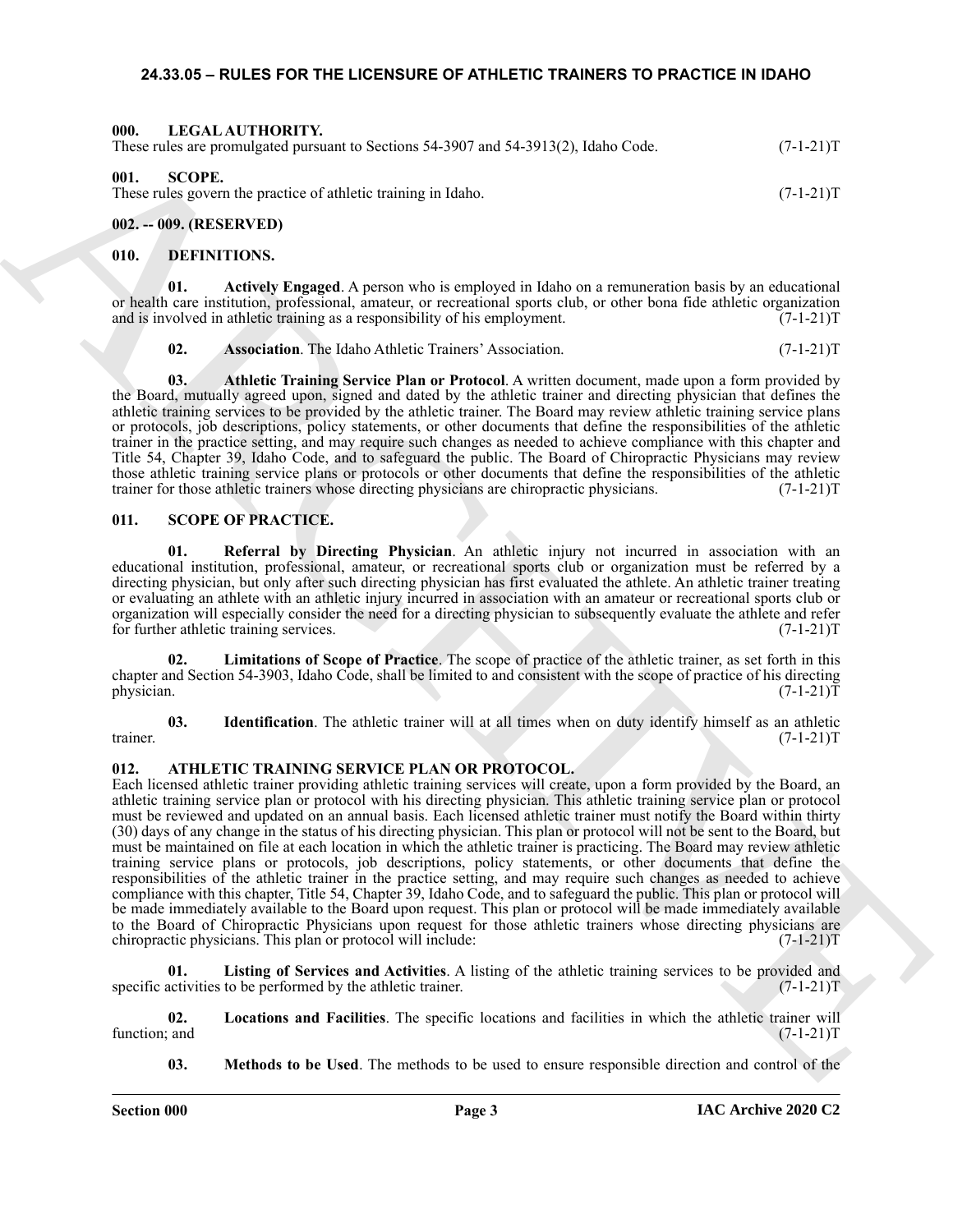activities of the athletic trainer, which will provide for the: (7-1-21)T

**a.** Recording of an on-site visit by the directing physician at least semiannually or every semester;  $(7-1-21)T$ 

**b.** Availability of the directing physician to the athletic trainer in person or by telephone and es for providing direction for the athletic trainer in emergency situations; and  $(7-1-21)$ procedures for providing direction for the athletic trainer in emergency situations; and

<span id="page-3-6"></span>**c.** Procedures for addressing situations outside the scope of practice of the athletic trainer. (7-1-21)T

#### <span id="page-3-0"></span>**013. -- 019. (RESERVED)**

#### <span id="page-3-1"></span>**020. GENERAL QUALIFICATIONS FOR LICENSURE AND RENEWAL.**

Requirements for licensure and renewal are found in Title 54, Chapter 39, Idaho Code, IDAPA 24.33.03, and on Board-approved forms. (7-1-21)T

<span id="page-3-2"></span>**021. -- 029. (RESERVED)**

#### <span id="page-3-3"></span>**030. APPLICATION FOR LICENSURE.**

### <span id="page-3-5"></span><span id="page-3-4"></span>**01. Application for Provisional Licensure**. (7-1-21)T

**a.** The Board, based upon the recommendation of the Board of Athletic Trainers, may issue provisional licensure to applicants who have successfully completed a bachelor's or advanced degree from an accredited four (4) year college or university, and met the minimum athletic training curriculum requirement established by the Board as recommended by the Board of Athletic Trainers and who have met all the other requirements set forth by Section 020 of these rules but who have not yet passed the examination conducted by the National Athletic Trainers' Association Board of Certification or a nationally recognized credentialing agency, approved by the Board as recommended by the Board of Athletic Trainers. (7-1-21) approved by the Board as recommended by the Board of Athletic Trainers.

**b.** Each applicant for provisional licensure will submit a completed written application to the Board on forms prescribed by the Board, together with the application fee. The application shall be verified, under oath, and include an affidavit signed by an Idaho licensed athletic trainer affirming and attesting to supervise and be responsible for the athletic training services of the provisionally licensed athletic trainer and to review and countersign all records and documentation of services performed by the provisionally licensed athletic trainer.

 $(7-1-21)T$ 

**2004** - Branch of Medicine and the time and the state of the state and properties in the state of the state of the state of the state of the state of the state of the state of the state of the state of the state of the s ii. Supervision. A provisionally licensed graduate athletic trainer must be in direct association with his directing physician and Idaho licensed athletic trainer who will supervise and be available to render direction in person and on the premises where the athletic training services are being provided. The directing physician and the supervising athletic trainer is responsible for the athletic training services provided by the provisionally licensed graduate athletic trainer. The extent of communication between the directing physician and supervising athletic trainer and the provisionally licensed athletic trainer is determined by the competency of the provisionally licensed athletic trainer and the practice setting and the type of athletic training services being rendered.  $(7$ athletic trainer and the practice setting and the type of athletic training services being rendered.

**c.** Scope of Practice. The scope of practice of the provisionally licensed athletic trainer, as set forth in this chapter and Section 54-3903, Idaho Code, is limited to and consistent with the scope of practice of his directing physician and supervising athletic trainer and conform with the established athletic training service plan or protocol.  $(7-1-21)T$ 

**d.** Expiration of Provisional License. All provisional licenses for athletic trainers will expire upon meeting the minimum athletic training curriculum requirement established by the Board as recommended by the Board of Athletic Trainers and meeting all the other requirements set forth by Section 020 of these rules, including passing the certification examination conducted by the National Athletic Trainers' Association Board of Certification or a nationally recognized credentialing agency, approved by the Board as recommended by the Board of Athletic<br>Trainers. (7-1-21)T Trainers. (7-1-21)T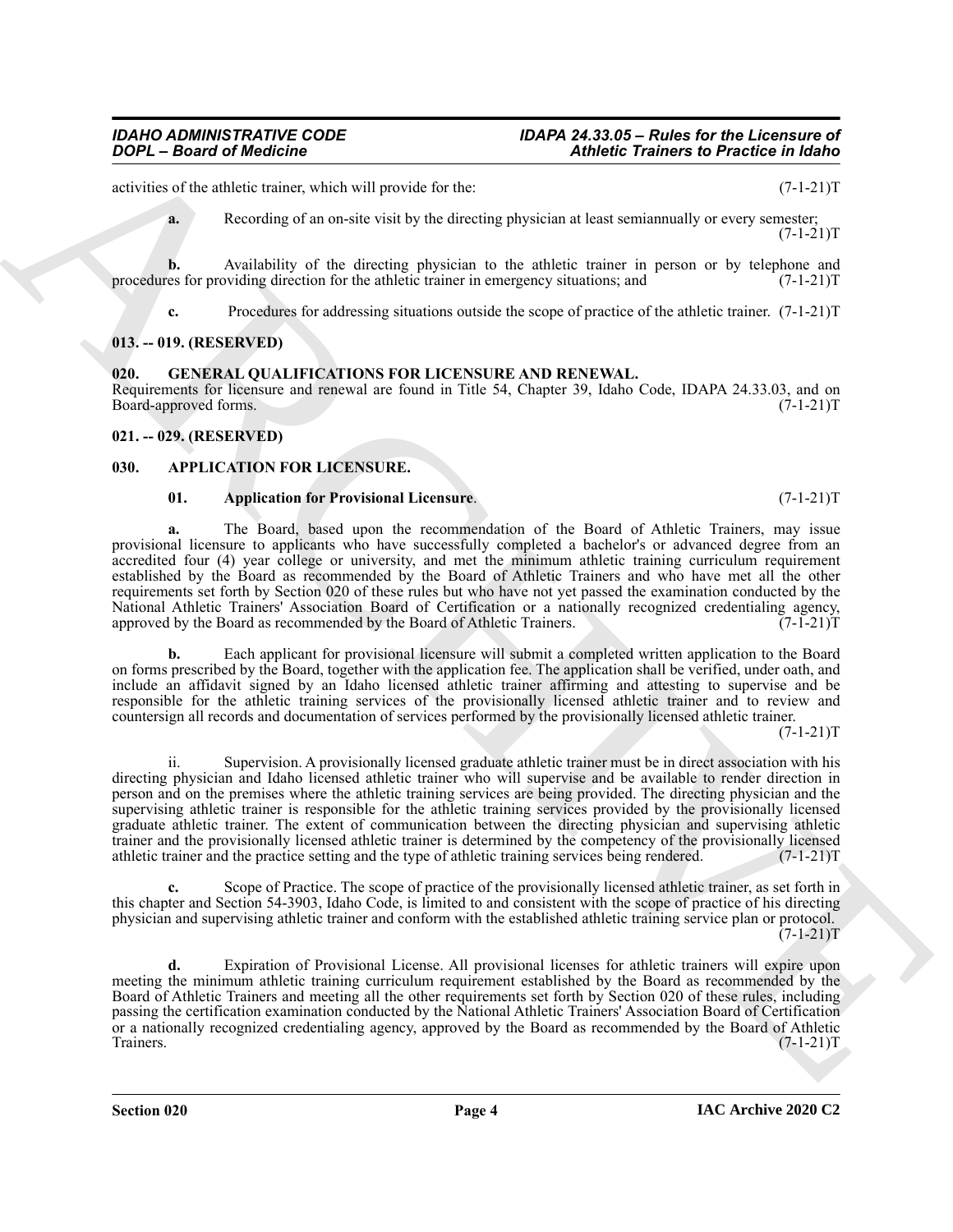### <span id="page-4-0"></span>**031. -- 051. (RESERVED)**

#### <span id="page-4-6"></span><span id="page-4-5"></span><span id="page-4-1"></span>**052. DENIAL OR REFUSAL TO RENEW LICENSURE OR SUSPENSION OR REVOCATION OF LICENSURE.**

#### <span id="page-4-7"></span><span id="page-4-2"></span>**053. -- 060. (RESERVED)**

#### <span id="page-4-4"></span><span id="page-4-3"></span>**061. FEES -- TABLE.**

| <b>DOPL</b> - Board of Medicine                                                                                               | <b>Athletic Trainers to Practice in Idaho</b>                                                                                                                                                                                                                                                                                                                 |
|-------------------------------------------------------------------------------------------------------------------------------|---------------------------------------------------------------------------------------------------------------------------------------------------------------------------------------------------------------------------------------------------------------------------------------------------------------------------------------------------------------|
| 031. -- 051. (RESERVED)                                                                                                       |                                                                                                                                                                                                                                                                                                                                                               |
| 052.<br><b>LICENSURE.</b>                                                                                                     | <b>DENIAL OR REFUSAL TO RENEW LICENSURE OR SUSPENSION OR REVOCATION OF</b>                                                                                                                                                                                                                                                                                    |
| 01.<br>54-3911, Idaho Code, and the Idaho Administrative Procedure Act.                                                       | Application or Renewal Denial. A new or renewal application for licensure may be denied by the<br>Board and shall be considered a contested case. Every person licensed pursuant to Title 54, Chapter 39, Idaho Code<br>and these rules is subject to discipline pursuant to the procedures and powers established by and set forth in Section<br>$(7-1-21)T$ |
| 02.<br>application or reinstatement application shall be made to the Board within one $(1)$ year from the date of the denial. | Petitions for Reconsideration of Denial. All petitions for reconsideration of a denial of a license<br>$(7-1-21)T$                                                                                                                                                                                                                                            |
| 053. -- 060. (RESERVED)                                                                                                       |                                                                                                                                                                                                                                                                                                                                                               |
| <b>FEES-TABLE.</b><br>061.<br>Nonrefundable fees are as follows:                                                              |                                                                                                                                                                                                                                                                                                                                                               |
|                                                                                                                               | Fees - Table (Non-Refundable)                                                                                                                                                                                                                                                                                                                                 |
| Athletic Trainer Licensure Fee                                                                                                | Not more than \$240                                                                                                                                                                                                                                                                                                                                           |
| Athletic Trainer Annual Renewal Fee                                                                                           | Not more than \$160                                                                                                                                                                                                                                                                                                                                           |
| Directing Physician Registration Fee                                                                                          | Not more than \$50                                                                                                                                                                                                                                                                                                                                            |
| Annual Renewal of Directing Physician Registration Fee                                                                        | Not more than \$25                                                                                                                                                                                                                                                                                                                                            |
| Alternate Directing Physician Registration/Renewal Fee                                                                        | \$0                                                                                                                                                                                                                                                                                                                                                           |
| Provisional Licensure Fee                                                                                                     | Not more than \$80                                                                                                                                                                                                                                                                                                                                            |
| Annual Renewal of Provisional License Fee<br>Inactive License Renewal Fee                                                     | Not more than \$40                                                                                                                                                                                                                                                                                                                                            |
|                                                                                                                               | Not more than \$80<br>Not more than \$50 plus<br>Reinstatement Fee<br>unpaid renewal fees                                                                                                                                                                                                                                                                     |
|                                                                                                                               |                                                                                                                                                                                                                                                                                                                                                               |
| 062. -- 999. (RESERVED)                                                                                                       | $(7-1-21)T$                                                                                                                                                                                                                                                                                                                                                   |
|                                                                                                                               |                                                                                                                                                                                                                                                                                                                                                               |
|                                                                                                                               |                                                                                                                                                                                                                                                                                                                                                               |
|                                                                                                                               |                                                                                                                                                                                                                                                                                                                                                               |
|                                                                                                                               |                                                                                                                                                                                                                                                                                                                                                               |
|                                                                                                                               |                                                                                                                                                                                                                                                                                                                                                               |
|                                                                                                                               |                                                                                                                                                                                                                                                                                                                                                               |
|                                                                                                                               |                                                                                                                                                                                                                                                                                                                                                               |
|                                                                                                                               |                                                                                                                                                                                                                                                                                                                                                               |
|                                                                                                                               |                                                                                                                                                                                                                                                                                                                                                               |
|                                                                                                                               |                                                                                                                                                                                                                                                                                                                                                               |